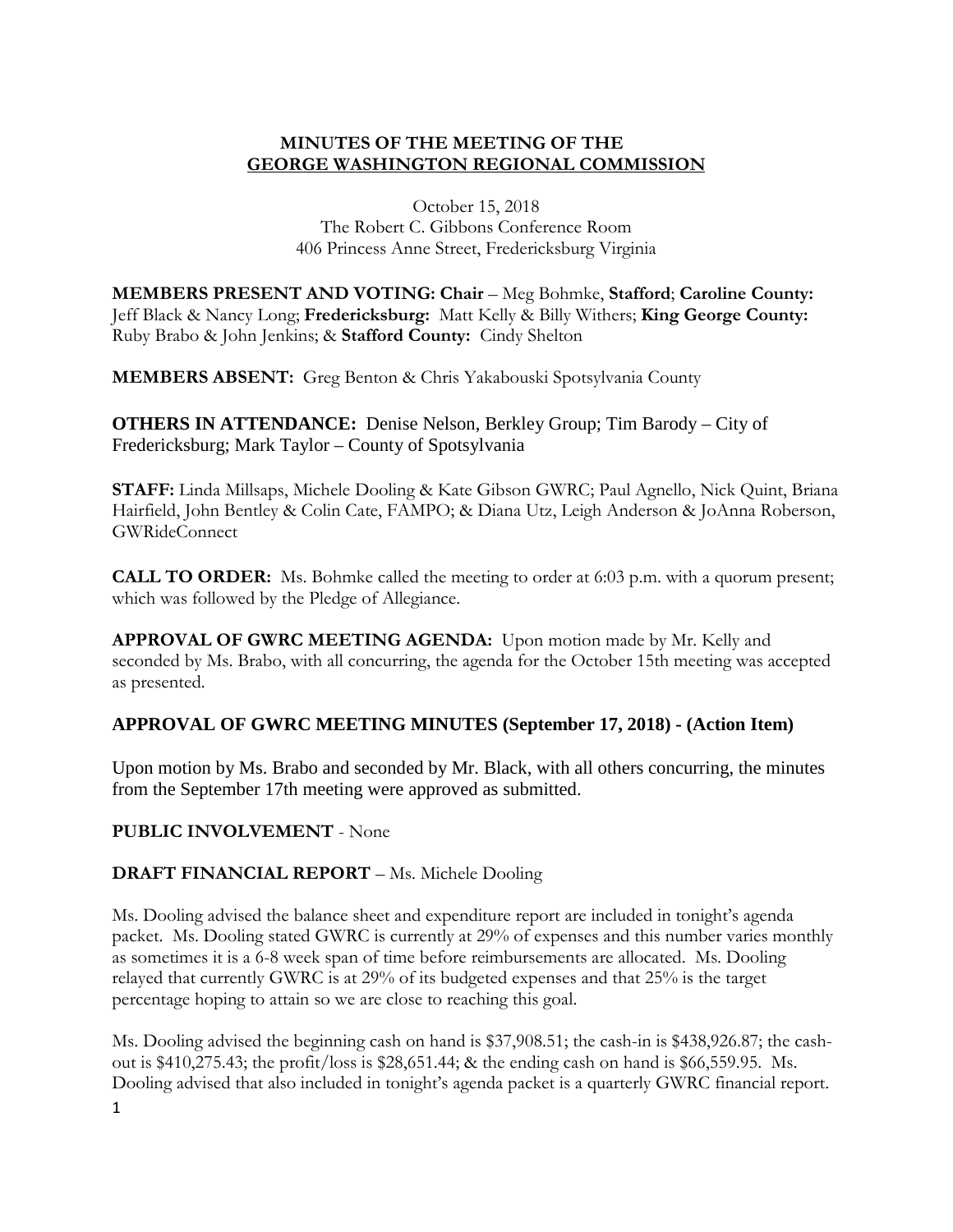Ms. Dooling asked if there were any questions or anything the Commission wanted to see done differently. The Commission thanked Ms. Dooling for her efforts and relayed the new accounting reports were thorough and well done.

Upon motion by Mr. Kelly and seconded by Ms. Brabo, with all concurring, the draft financial report for October, 2018 was approved as submitted.

a.) Budget Update

Ms. Millsaps provided a handout that includes changes and updates in the budget previously adopted. Ms. Millsaps stated that GO Virginia funding is now being utilized for a portion of Ms. Gibson's salary. Ms. Millsaps advised that previously this funding source was not used as at the time of Mr. Ware's tenure as it was unknown at that time whether the GO Virginia program would be remain consistent. Ms. Millsaps stated that in order for the Commission to now expend these available funds, the Commission needed to be made aware of the budget revisions.

# **PRESENTATIONS**

a.) Phase III Watershed Implementation Plan (WIP III) – Ms. Denise Nelson, Berkley Group

Ms. Nelson advised that on-going work has occurred for the last several months in working with the localities on the Phase III Watershed Implementation Plan (WIP III). Ms. Nelson stated currently we are at 50% through the process.

Ms. Nelson relayed that on December 29, 2010, EPA established the Chesapeake Bay Total Maximum Daily Load (TMDL) which is a historic and comprehensive cleanup plan to guide federal, state and local actions as the communities clean up the Chesapeake Bay and its connected streams, creeks and rivers.

Ms. Nelson advised that in the State of Virginia, the TMDL calls for a 20.5% reduction in nitrogen; 25.2% reduction in phosphorus; & a 20.8% reduction in sediment that is delivered to the Bay. The objective is to have clean up practices, referred to as Best Management Practices (BMP) in place by 2025 in order to reach the goal of a clean Chesapeake Bay that meets water quality standards.

Ms. Nelson stated that Watershed Implementation Plans (WIP) is a roadmap for how the Bay states and the District of Columbia who are in partnerships with both federal & local governments will attain the Chesapeake Bay TMDL.

Ms. Nelson advised the Phase III WIP is underway and will include an update of state and federal strategies and the identifications of new pollutant reduction strategies with a special focus on the sustained local engagements and strategies. Ms. Nelson stated that the GWRC region touches on the Potomac, Rappahannock & York Rivers. Ms. Nelson stated there are 5 major basins; 32 SWCD's; 15 planning district commissions; & 96 localities (counties/cities) in Virginia's Chesapeake Bay basin region.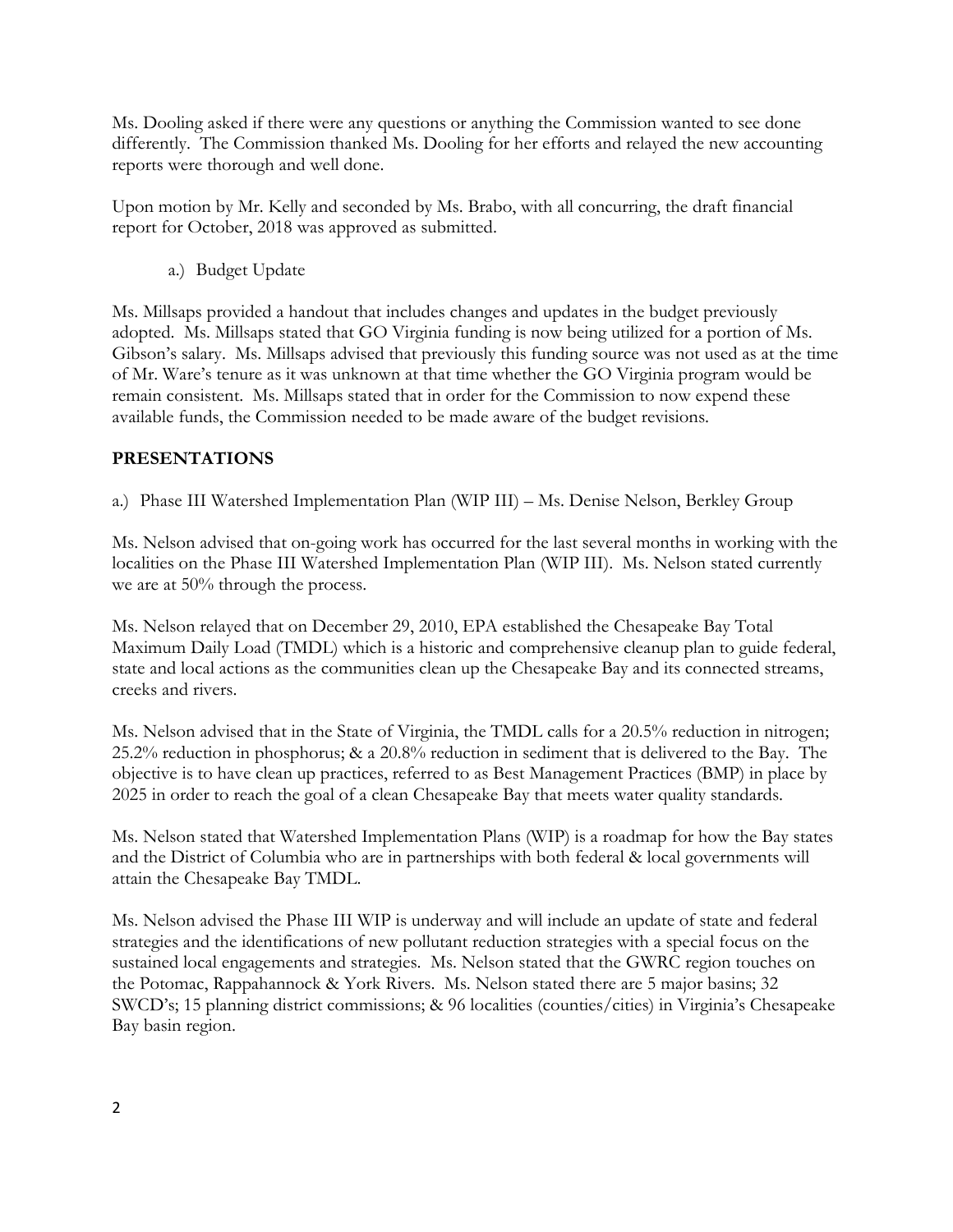Ms. Nelson defined some terms  $\&$  acronyms which are as follows: TMDL = total maximum daily load (this is a calculation that determines the amounts of pollutants that can occur in a waterway; however, still allowing them to meet water quality standards and ensure clean water; LAPG = local area planning goals and are pollutant reduction goals established for the local communities; Input Deck  $=$  a list of BMP combinations that address local planning goals; & WIP  $=$  Watershed Implementation plans which is a holistic combination of BMP actions & programmatic strategies that are aimed at reducing pollutants in the local waterways in achieving the TMDL calculations. Ms. Nelson advised the objective is to have a BMP in place by 2025 that will reach the goal of a clean Chesapeake Bay (& local waterways) that will meet water quality standards.

Ms. Nelson advised the WIP III is a voluntary process for Virginia's Chesapeake Bay watershed localities that will identify pollutant reduction strategies for nitrogen & phosphorus that comes from the unregulated urban & developed lands. Ms. Nelson stated that DEQ has made available \$50,000 in grant funding that has been allocated to each of the 15 PDC's within the Bay Watershed region that will support the WIP III development process.

Ms. Nelson relayed that September 15<sup>th</sup> the WIP III Planning Assistance Grant Interim report is due and on December 14, 2018, the WIP III planning assistance grant project will end. Ms. Nelson advised that there are other synergies & co-benefits of implementation of a WIP III plan and these include economic development opportunities and tourism. Ms. Nelson stated the Rappahannock River which is in the GWRC region has an infrastructure report; a hazard mitigation plan which measures & enhances safety/security and a lot of natural rehab/restoration in place which also ultimately support the viability of the Bay. Ms. Nelson stated there are many non-profit agencies involved within the Fredericksburg region and all are interested in partnering in order to install/maintain BMT's.

Ms. Nelson stated that currently Virginia has obtained a grade of "C" on its report card so progress has been made and more needs to materialize. Ms. Long asked if other states have a "report card" system in place as well. Ms. Nelson stated she was not sure but would follow-up and provides copies of all information obtained on other state regulations to the GWRC staff for distribution to the Commission members.

Ms. Nelson advised the next steps in the process are to move forward with the submittal of the draft play to DEQ for approval on Friday. The next regional meeting will be held at GWRC on November  $9<sup>th</sup>$  at 10:00 a.m. and there is also a joint meeting scheduled on November  $28<sup>th</sup>$  at Germanna College Fredericksburg site that begins at 1:00 p.m. This meeting will be with all stake holders, local planning representatives, DEQ, EPA, VDOT, etc. Ms. Nelson stated the final report will be submitted to DEQ on December  $14<sup>th</sup>$ .

Ms. Nelson advised the local monthly GWRC meetings include representatives from FOR, Forestry department, VDOT, Health Department, as well as representatives from both state & local government entities. Ms. Nelson relayed that each locality represented in the GWRC region has regular staff participation in attendance at the monthly meetings.

Ms. Nelson relayed the joint meeting on November  $28<sup>th</sup>$  will include representation from conservation districts, agriculture, forestry representatives, neighboring PDC members, etc. This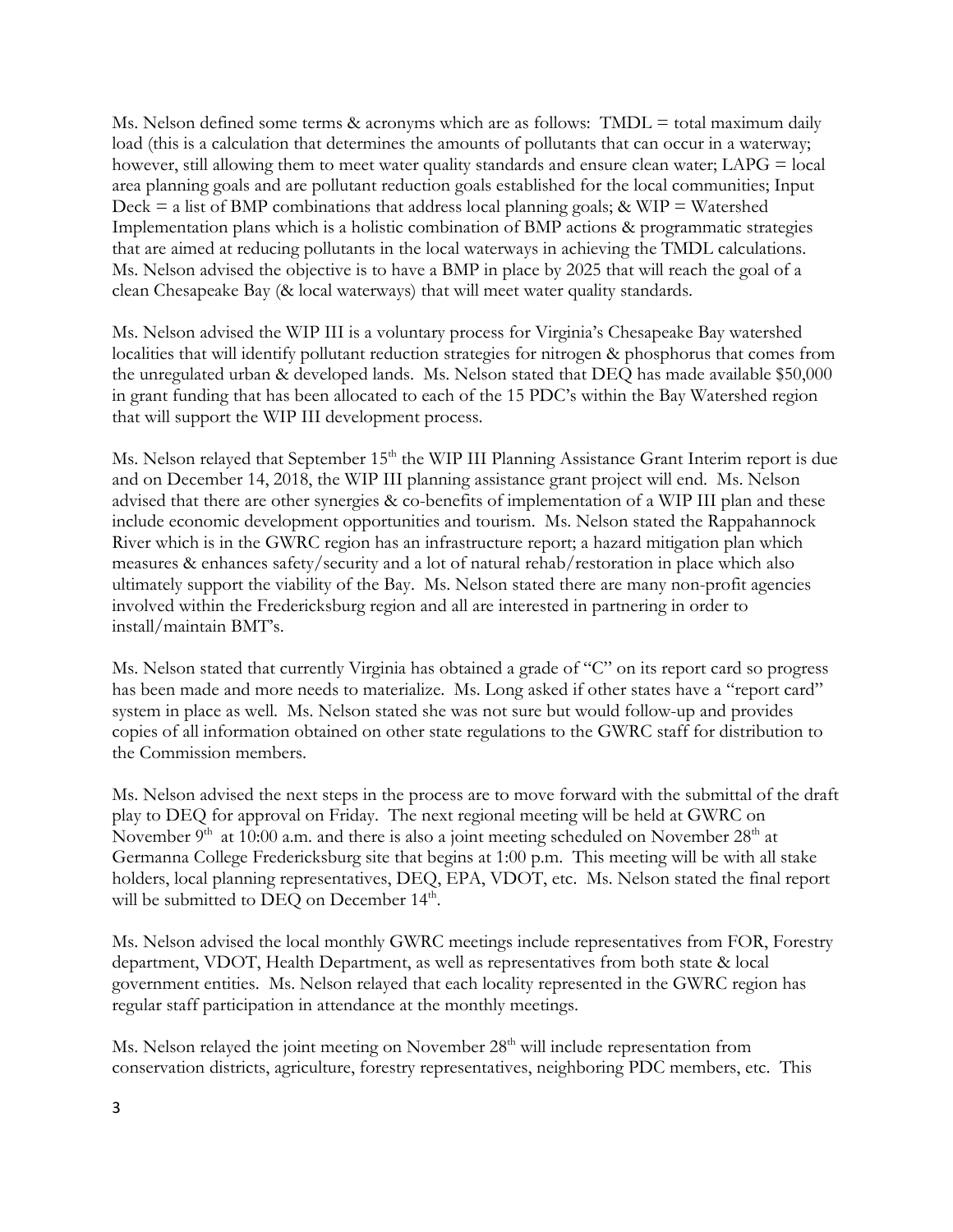meeting the top 10 goals & top 10 recommendations for attaining goals for presentation to DEQ will be discussed at this joint meeting.

Ms. Nelson relayed that as models are not always reliable based on variances of how model data is collaborated, local issues, etc. so they are also relying on DEQ for extended data they have compiled as this data is regularly monitored and gets reported to EPA.

Ms. Nelson stated that she will ensure that staff receives a copy of the draft plan that will then be distributed to the Commission members. Ms. Nelson also asked if Commission members had any additional comments/feedback to please forward these to her attention.

# **OLD BUSINESS**

a.)Legislative Committee & Goals – Mr. Matt Kelly

Mr. Kelly advised that the Legislative Committee has met with the legislators and another upcoming meeting will be forthcoming. Mr. Kelly stated that Ms. Millsaps will provide more information on the proposed meeting dates in her Executive Director's report.

Mr. Kelly stated that the main legislative agenda items that have been agreed on as of September, 2018 include broadband as the number one priority. The Children's Services Act, Proffers & Impact Fees, Smart Scale & Taxing authorities for some of the county localities are also items of interest. Mr. Kelly stated that request has been made to submit specific items rather than submitting all items as a packaged deal.

Mr. Agnello advised the legislative agenda items is also an item of discussion at tonight's FAMPO meeting and the FAMPO list may be different than what has been submitted tonight at GWRC so the current list will possibly need to be updated.

b.) Executive Director's Report – Ms. Linda Millsaps

## i. **Intergovernmental Funding Applications**

Ms. Millsaps advised that included in tonight's agenda packet are copies of Resolution No. 14-02 that was adopted on July 15, 2013 that is the MOU between GWRC & FAMPO. Ms. Millsaps also advised that copies of the current by-laws, etc. are included for member review. Ms. Millsaps stated that no action would be taken tonight; however, these are documents that will result in discussion at an upcoming Commission meeting. Ms. Millsaps asked that members review the current documents, make any amendments/edits they would like to have discussed, etc. and submit the changes to her. The changes will then be compiled and reviewed/endorsed at a future meeting.

## ii. **Economic Development Plan**

Ms. Millsaps advised that a "Letter of Intent" in regard to a GWRC regionally community based economic development plan. Ms. Millsaps advised GWRC is interested in applying for an FY2019 funding application grant through GO Virginia Region 6. The "Letter of Intent" is now out for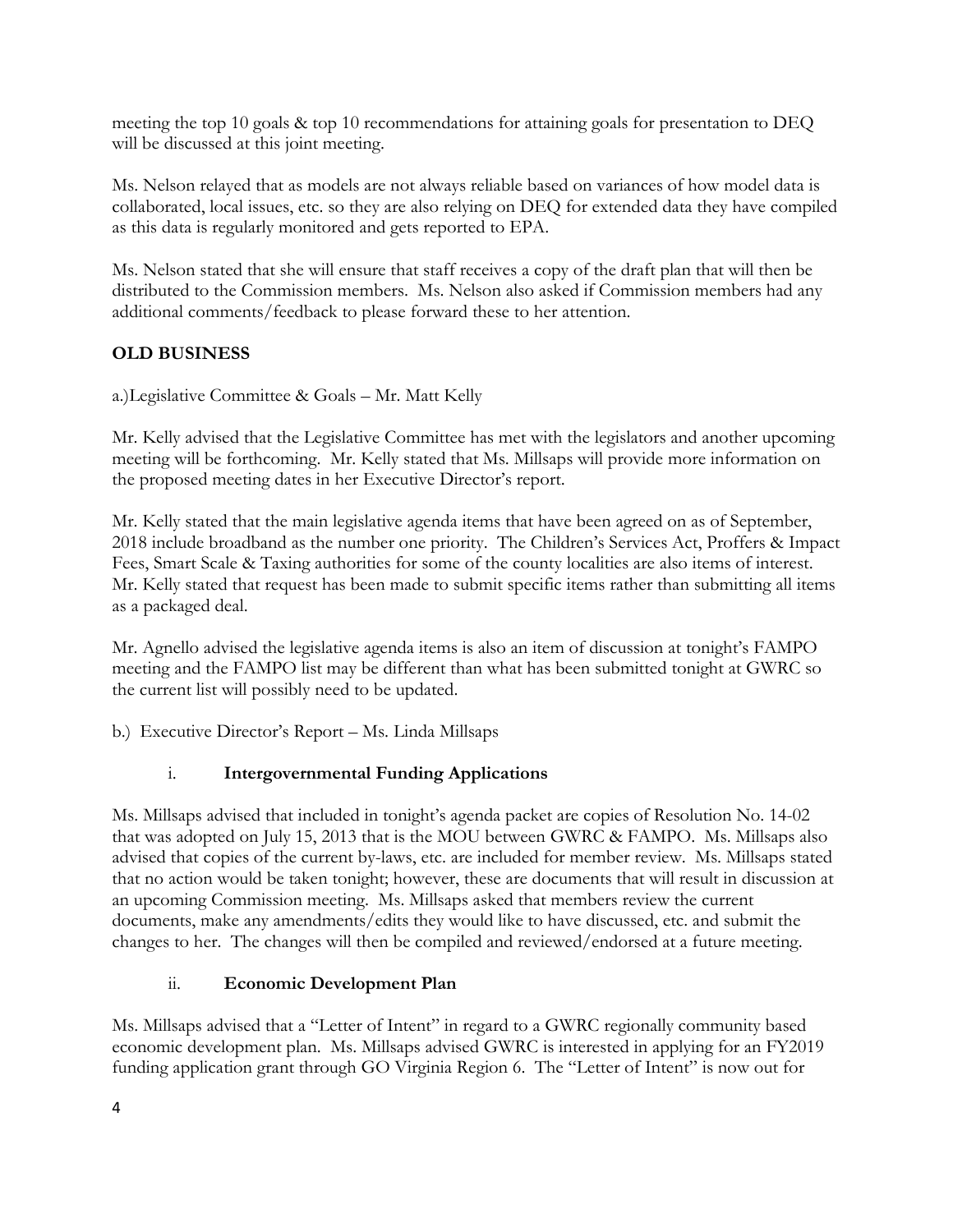comments. Ms. Millsaps advised this information was just presented to FRA today at 5:00 p.m. and feedback was positive and were in support of application being submitted. Ms. Millsaps stated an upcoming meeting/forum is being planned by staff that will target specific speakers with expertise in a specific field to be presenting. The meeting will also focus on checking/setting trends for moving forward and techniques on how to overcome a community's resiliency.

Ms. Brabo stated that King George County has its own chamber of commerce and association of builder's organization (& thinks other localities may have the same already established as well). Ms. Brabo stated that she thinks it is important to include these entities in on the meeting. Ms. Brabo also noted that for this region, Germanna Community College is a community asset; however, for King George County they are serviced by Rappahannock Community College and outreach to this organization could be helpful as well. Ms. Long stated that consideration should also be given to making outreach to the following military partners which include Quantico in Stafford County; Dahlgren in King George County; & A.P. Hill in Caroline County. Ms. Millsaps advised contact would be made accordingly.

Ms. Millsaps replied to Mr. Kelly's previous mention of an upcoming legislative meeting date. Ms. Millsaps stated the following 4 dates are being considered & asked for member feedback on which ones should be pursued & which ones should be avoided. The dates being considered are: October  $29<sup>th</sup>$ ; November  $7<sup>th</sup>$ ; November  $13<sup>th</sup>$  & November  $14<sup>th</sup>$ . Ms. Bohmke stated November  $7<sup>th</sup>$  is the day after the election & Stafford County has already moved its Board meeting from the  $6<sup>th</sup>$  to the  $7<sup>th</sup>$ . Ms. Brabo stated that the VACO conference is on November 13thso this would be the least preferred date as well.

Ms. Millsaps advised that meeting request information will be forwarded to all delegates asking for their availability for attendance at either October 29<sup>th</sup> or November 14<sup>th</sup>. Ms. Millsaps advised once date has been confirmed, information will be forwarded to the GWRC committee members.

## iii. **Accounting System**

Ms. Millsaps advised that neither she nor Ms. Dooling like the current GMS system. This system also requires a \$300 a month licensing fee so it is likely GWRC will be converting over to Quick Books. Ms. Millsaps stated there is a one-time \$200.00 fee for utilization of the Quick Books system; however, the monthly fee will be eliminated and this will also be a cost-saving avenue for GWRC.

Ms. Brabo asked if Quick Books is accepted by the auditors. Ms. Millsaps concurred that it is. Mr. Black also advised that the Caroline Progress is a line item listed and this company is no longer in business so the reports would need to be updated accordingly.

## iv. **Reports, Grants & Other Activities of GWRC Staff**

Ms. Millsaps advised that currently there is no new information or topics on reporting, grants, etc. and the Commission will be kept apprised as new items arise.